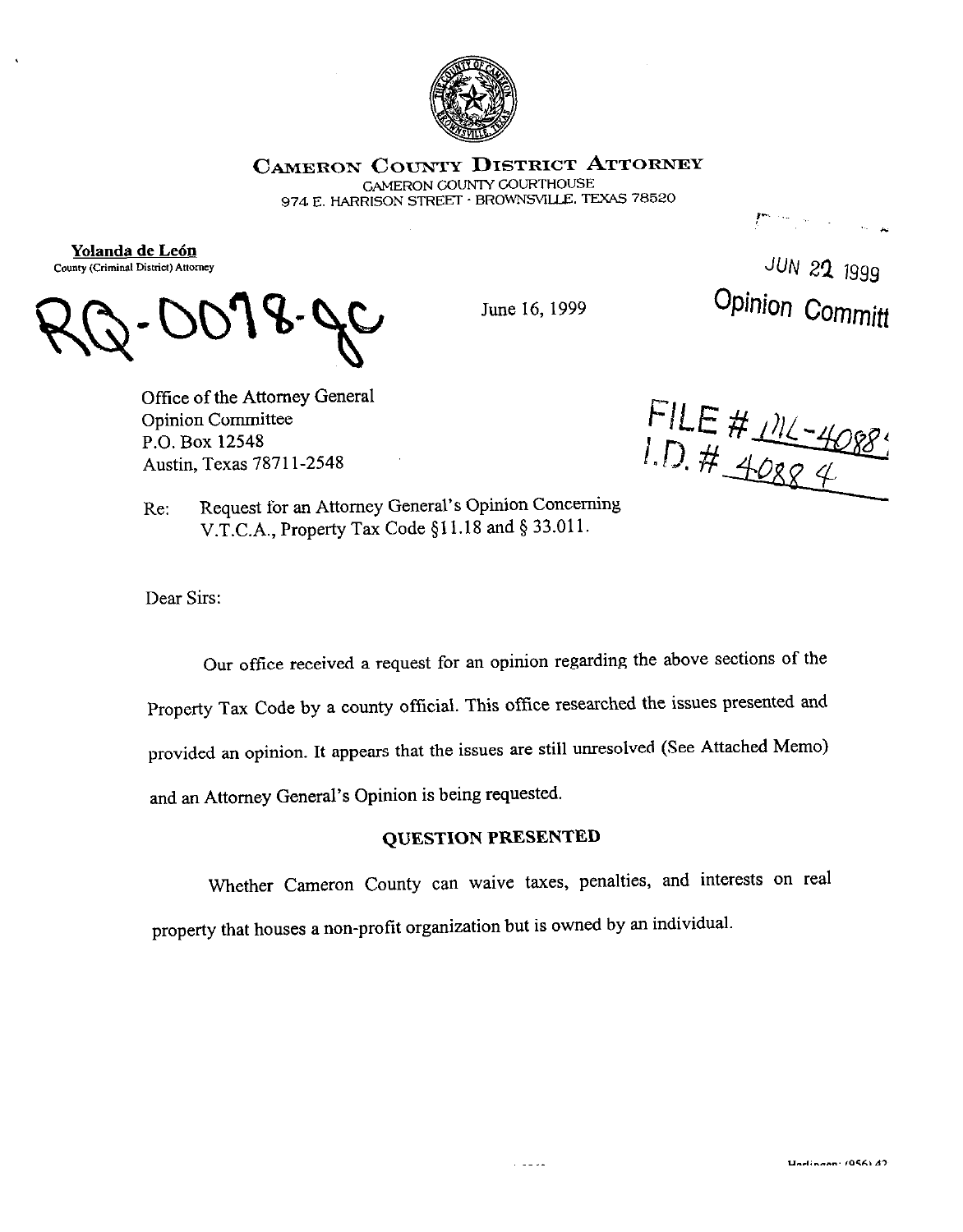Page 2 June 16,1999 Tax Code \$11.18

#### BRIEF

#### FACTS PRESENTED

The following were the facts presented to this office: "The owner of the land uses the land for a non-profit organization, but has not tiled as a non-profit organization." The building has been used by the non-profit organization since 1987. Tax records indicate that the owner of the property is an individual. County taxes have not been paid on the property from 1988 to the present.

## CONCLUSIONS AND FINDINGS

After a thorough review of the relevant statutes, case law, and attorney general opinions, this office found as follows:

1. A waiver of penalties and interest under V.T.C.A. Property Tax Code \$33.011 does not apply in this case. Under the statute, penalties and interest can be waived by the governing body of a taxing unit if "...an act" or omission of an officer, employee, or agent of the taxing unit or the appraisal district in which the taxing unit participates caused or resulted in the taxpayer's failure to pay the tax before the delinquency and if the tax is paid within 21 days after the taxpayer knows or should know of the delinquency." In this case it appears that the taxpayer has been given notice on a regular basis, and knows or should know that the tax is owed. The taxes owed to the county have not been paid from 1988 to the present.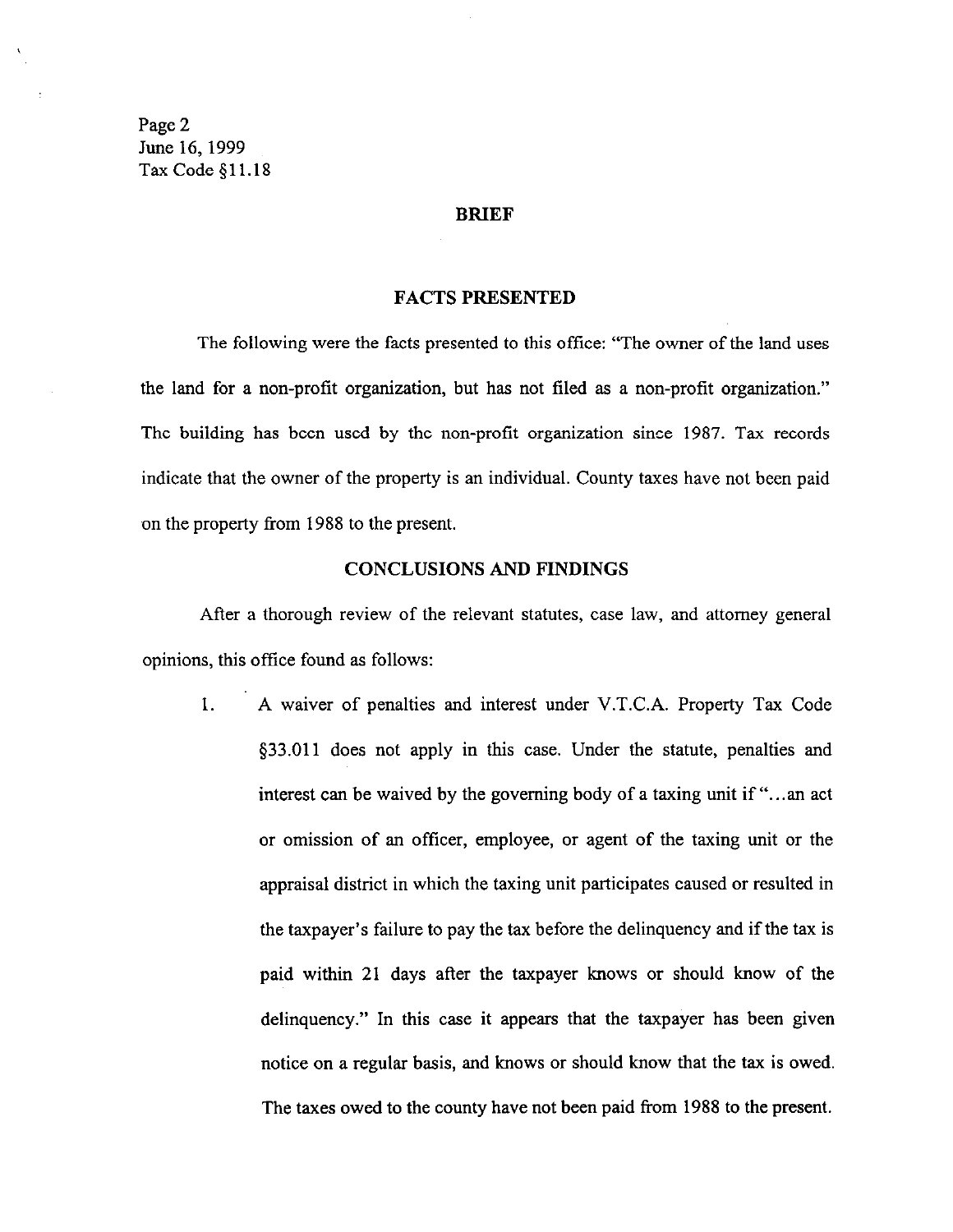Page 3 June 16,1999 Tax Code \$11.18

- *2.*  A charitable organization is entitled to an exemption from taxation if the building is owned by the charitable organization and the property is used exclusively by a qualified charitable organization under  $\S11.18(a)(1)$  & (2) of the Property Tax Code.
- *3.*  In order to qualify for an exemption, a non-profit organization is required to own the property for which it seeks the exemption. V.T.C.A. Property Tax Code \$11.23.
- *4.*  The property in question is owned by an individual, not the non-profit organization, therefore the property does not qualify for an exemption. ". .[A]n institution must be one of purely public charity in the purposes for which it is formed and in the manner and means it has adopted for the accomplishment of such purposes; this being so, and in addition, the properties which are the subject of the claimed exemption must be owned and used exclusively by the institution in furthering its charitable activities." *Hilltop Village Inc. Y. Kenville ISD, 426* S.W.2d 943, at 946, (Tex. 1968). To qualify for an exemption the non-profit organization must meet the statutory requirements. *Hilltop* at 949,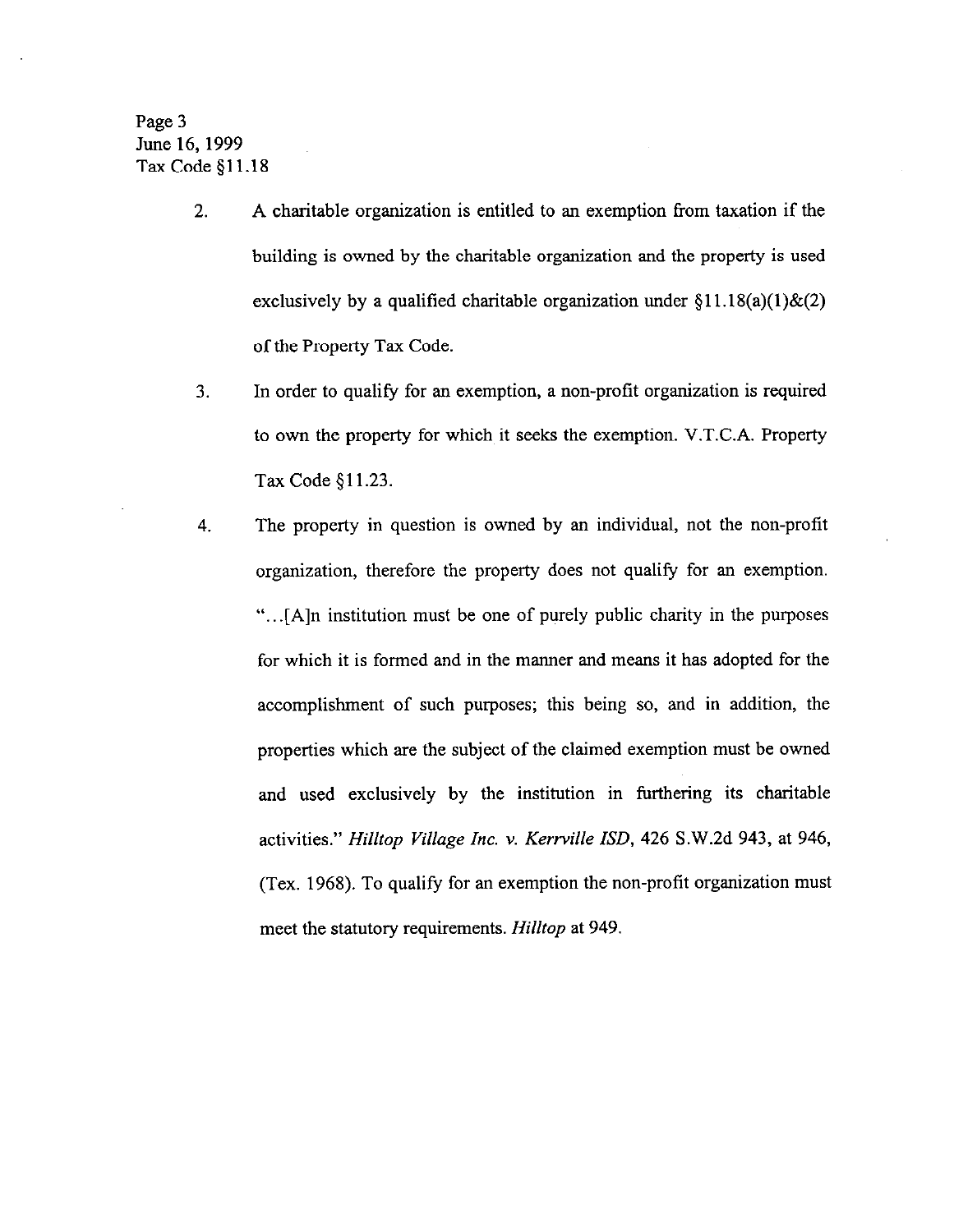Page 4 June 16,1999 Tax Code \$11.18

> *5.* In 1980 the Office of the Attorney General was asked to rule on the constitutionality of V.T.C.A. Property Tax Code \$11.18. The Attorney General found that "Section 11.18 of the Property Tax Code governing charitable tax exemptions is constitutional. To be eligible for the exemption, property must be owned by an institution of purely public charity that is organized exclusively to perform certain charitable functions defined by the statute." Tex. Atty. Gen. Op. MW-288, (1980). If the charitable organization does not meet the test it is not eligible for an exemption.

### **CONCLUSION**

If the facts presented above are that the property in question is owned by an individual then *Hilltop,* a Supreme Court case, and the Attorney General's Opinion MW-288 make it clear that the property is not eligible for a tax exemption. It is not necessary to determine if in fact the non-profit organization meets the statutory requirements of a charitable organization since it fails to meet the requirement of ownership.

Submitted

Yolanda De León Cameron County (Criminal District) Attorney

: Francisco J. Martinez **Assistant County Attorney**